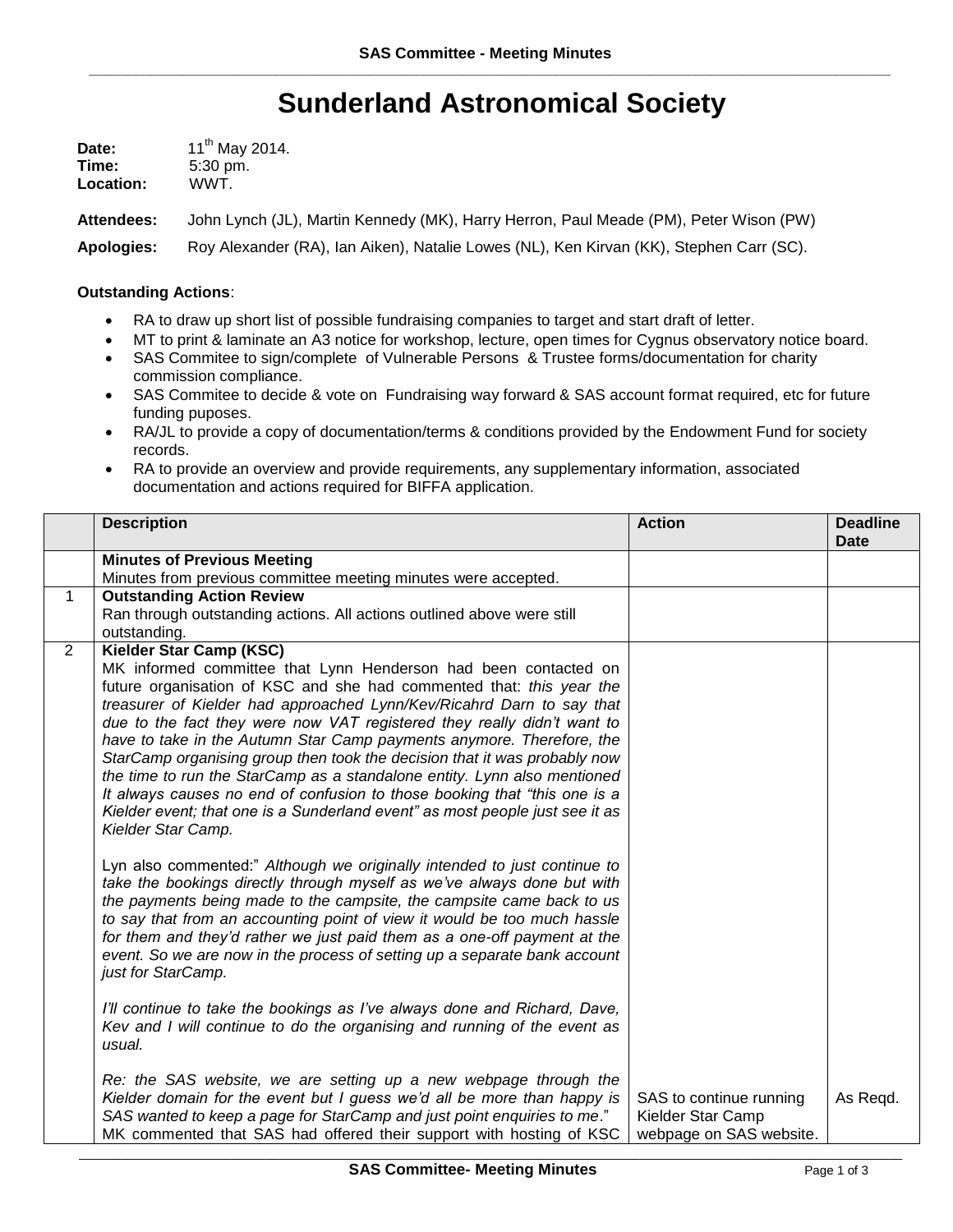|   | <b>Description</b>                                                                                                                                                                                                                                                                                                                                                                                                                                     | <b>Action</b>                                                                                                                                                              | <b>Deadline</b><br><b>Date</b> |
|---|--------------------------------------------------------------------------------------------------------------------------------------------------------------------------------------------------------------------------------------------------------------------------------------------------------------------------------------------------------------------------------------------------------------------------------------------------------|----------------------------------------------------------------------------------------------------------------------------------------------------------------------------|--------------------------------|
|   | webpage(s) on KSC domain as a possible SAS sub-domain if it was<br>required and would provide any general support required in any way to<br>promote KSC.                                                                                                                                                                                                                                                                                               | Actions TBD. IA/MK/SAS<br>Committee                                                                                                                                        |                                |
| 3 | <b>Visits &amp; Events</b><br>No immediate school or observatory visits were planned for May.<br>JL mentioned that there may be a possible visits to Herrington school.<br>The date & time TBD.<br>Other possible events were discussed at the meeting.                                                                                                                                                                                                | PM to confirm dates/<br>times for visits/events,<br>arrange/liaise with event<br>organisers.                                                                               | As regd.                       |
| 4 | Funding for Observatory Dome/Mount replacement, etc<br>• Endowment fund from the Community Foundation.<br>JL commented that RL had been informed that the Community<br>Foundation award with the revised account format and application<br>information are had been successful and the confirmation letter and<br>funds for the mount and outreach support were to be placed in the<br>society's account on 9 <sup>th</sup> May.                       | RA to provide a copy of<br>documentation/terms &<br>conditions provided for<br>Endowment Fund.                                                                             | 08/06/14                       |
|   | Once SAS had the funds in account, Ken to put a purchase order in<br>for the mount and stuff asap.                                                                                                                                                                                                                                                                                                                                                     | KK to process purchase<br>order for EQ8 observatory<br>mount.                                                                                                              | 14/05/14                       |
|   | <b>Other Fundraising Streams</b><br>JL commented that RA had suggested that the next fundraising goal<br>should be BIFFA.<br>JL also commented that the funding requirements from SAS would be<br>more comprehensive/rigorous than the Endowment Fund application, and<br>based more on for charity commission compliance. The requirements<br>would be discussed in more detail at subsequent committee meetings.<br><b>SAS Fundraising - general</b> | RA to provide an overview<br>and provide requirements<br>, any supplementary<br>information, associated<br>documentation and<br>actions required for BIFFA<br>application. | Date TBD.                      |
|   | JL commented that the SAS Committee a decisions & a vote would be<br>required for SAS fundraising policy & how the committee sees SAS way<br>forward and future funding aspirations. A number of Funding goals and<br>aspirations were outlined. However, as there was not a full committee, this<br>will be raised again and decided at next meeting or specific funding<br>meeting, if required.                                                     | SAS Committee to vote<br>on format of SAS<br>accounts.<br><b>SAS Committee to vote</b><br>SAS fundraising policy &                                                         | As Regd.<br>As Regd.           |
|   | Provide a shortlist of companies, organisations, etc to approach. Draft<br>initial letter for donation enquiries for committee comments.                                                                                                                                                                                                                                                                                                               | way forward.<br>RA to draw up shortlist of<br>possible companies<br>and/or organisations &<br>start draft of letter.                                                       | Date TBD.                      |
|   | PM raised the ASDA green tokens SAS fundraising.                                                                                                                                                                                                                                                                                                                                                                                                       | PM to enquire about the<br>possibilities                                                                                                                                   | Date TBD.                      |
| 5 | <b>WWT Shed</b><br>DB commented that he had initial quote from Stephen Tulip, "Polar Shed &<br>Timber Supplies" on 17/04/14 for the build & erection of shed with roll-off<br>roof. It was agreed that this figure seemed reasonable. However, none of<br>committee had any prior knowledge of costs for this type of bespoke shed<br>build.                                                                                                           |                                                                                                                                                                            |                                |
|   | Stephen Tulip had assessed Dave's plans and been out to the site and<br>discussed design/build options with SAS and was going to review the<br>design and awaiting final quote.<br>In the meantime, it was suggested that it may be worth thinking about the<br>possibilities of building the shed DIY to reduce costs of the build.                                                                                                                   | Dave Beedham to get<br>final quote.                                                                                                                                        | Date TBD.                      |
|   | PM mentioned that in order to keep costs of timber down, he had an<br>uncle/other contacts who may be able to build the shed/worked at/had                                                                                                                                                                                                                                                                                                             | PM to arrange a visit to<br>discuss proposed shed                                                                                                                          | Date TBD.                      |

\_\_\_\_\_\_\_\_\_\_\_\_\_\_\_\_\_\_\_\_\_\_\_\_\_\_\_\_\_\_\_\_\_\_\_\_\_\_\_\_\_\_\_\_\_\_\_\_\_\_\_\_\_\_\_\_\_\_\_\_\_\_\_\_\_\_\_\_\_\_\_\_\_\_\_\_\_\_\_\_\_\_\_\_\_\_\_\_\_\_\_\_\_\_\_\_\_\_\_\_\_\_\_\_\_\_\_\_\_\_\_\_\_\_\_\_\_\_\_